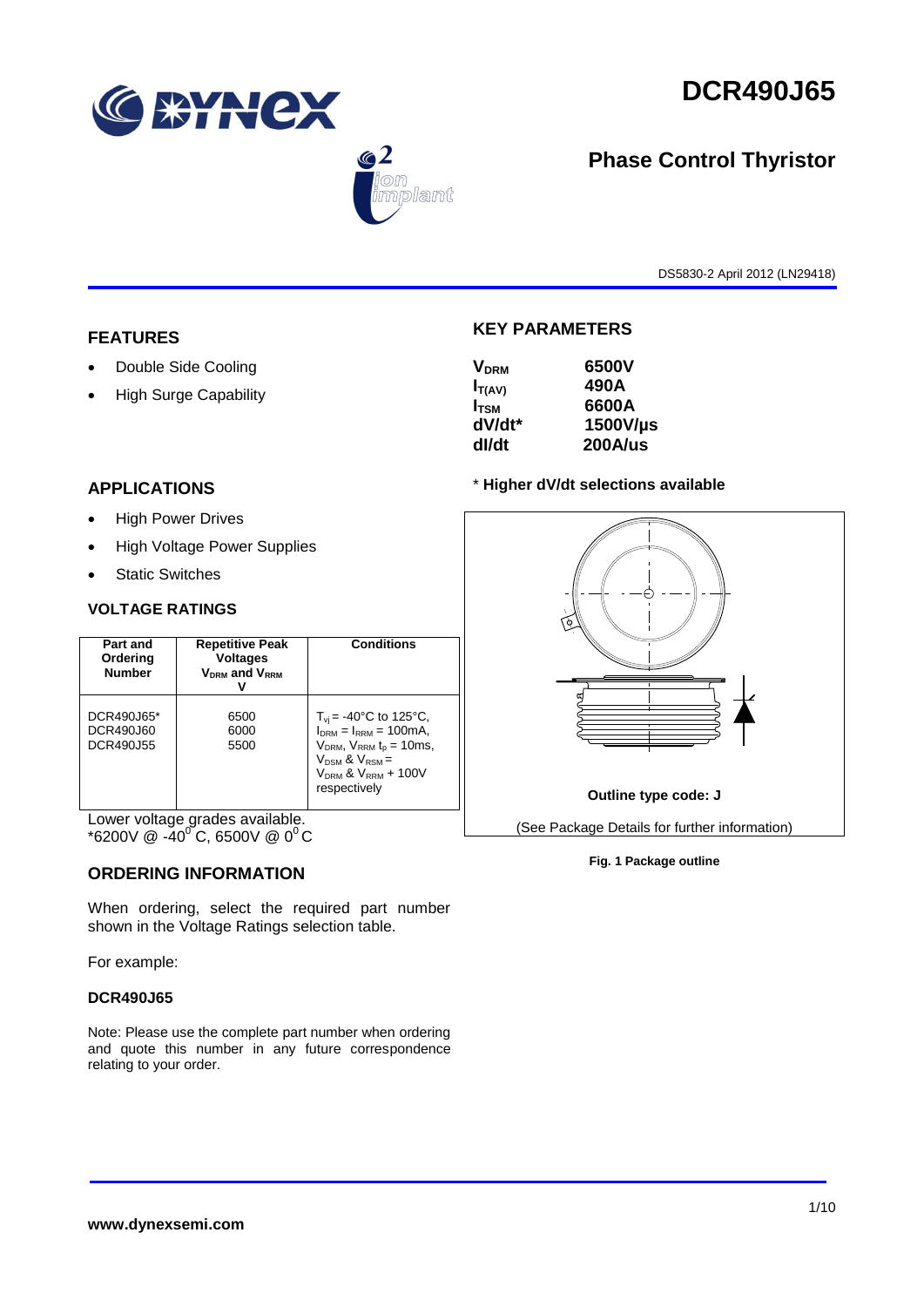



 $\bullet^2$ 

# **CURRENT RATINGS**

**Tcase = 60°C unless stated otherwise**

| Symbol                    | <b>Parameter</b>                     | <b>Test Conditions</b>   |     | <b>Units</b> |
|---------------------------|--------------------------------------|--------------------------|-----|--------------|
| <b>Double Side Cooled</b> |                                      |                          |     |              |
| $I_{T(AV)}$               | Mean on-state current                | Half wave resistive load |     | Α            |
| I <sub>T(RMS)</sub>       | <b>RMS</b> value                     | $\overline{\phantom{0}}$ | 770 | A            |
| 1 <sub>T</sub>            | Continuous (direct) on-state current | $\overline{\phantom{a}}$ | 730 | Α            |

## **SURGE RATINGS**

| Symbol       | <b>Parameter</b>                        | <b>Test Conditions</b>                           | Max. | Units             |
|--------------|-----------------------------------------|--------------------------------------------------|------|-------------------|
| <b>I</b> TSM | Surge (non-repetitive) on-state current | 10ms half sine, $T_{\text{case}} = 125^{\circ}C$ | 6.6  | kA                |
| $I^2t$       | $I2t$ for fusing                        | $V_R = 0$                                        | 0.22 | MA <sup>2</sup> s |

# **THERMAL AND MECHANICAL RATINGS**

| Symbol                         | <b>Parameter</b>                      | <b>Test Conditions</b>               |             |                | Max.   | <b>Units</b> |
|--------------------------------|---------------------------------------|--------------------------------------|-------------|----------------|--------|--------------|
| $R_{th(j-c)}$                  | Thermal resistance – junction to case | DC<br>Double side cooled             |             |                | 0.0379 | °C/W         |
|                                |                                       | Single side cooled                   | Anode DC    |                | 0.0745 | °C/W         |
|                                |                                       |                                      | Cathode DC  | $\blacksquare$ | 0.0797 | °C/W         |
| $R_{th(c-h)}$                  | Thermal resistance – case to heatsink | Clamping force 11.5kN<br>Double side |             | $\blacksquare$ | 0.0072 | °C/W         |
|                                |                                       | (with mounting compound)             | Single side | ۰              | .0144  | °C/W         |
| $T_{\rm\scriptscriptstyle VI}$ | Virtual junction temperature          | <b>Blocking VDRM/VRRM</b>            |             |                | 125    | °C           |
| ${\mathsf T}_{\text{stg}}$     | Storage temperature range             |                                      |             | $-55$          | 125    | °C           |
| $F_m$                          | Clamping force                        |                                      |             | 10             | 13     | kN           |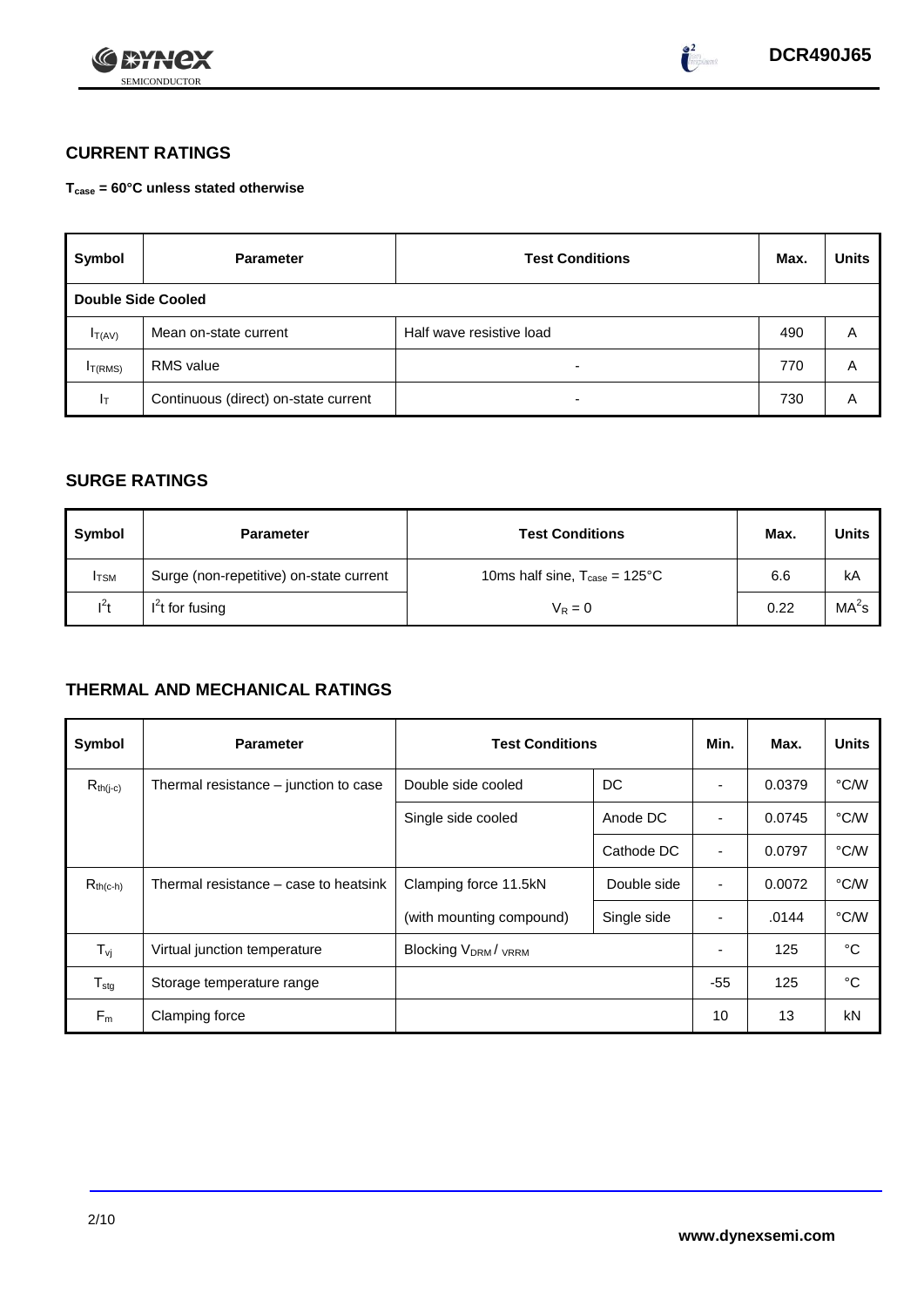



 $\begin{pmatrix} 2 \\ 1 \end{pmatrix}$ 

# **DYNAMIC CHARACTERISTICS**

| <b>Symbol</b>    | <b>Parameter</b>                              | <b>Test Conditions</b>                                                  | Min.                     | Max.                     | <b>Units</b> |           |
|------------------|-----------------------------------------------|-------------------------------------------------------------------------|--------------------------|--------------------------|--------------|-----------|
| <b>IRRM/IDRM</b> | Peak reverse and off-state current            | At $V_{RRM}/V_{DRM}$ , $T_{case} = 125^{\circ}C$                        | $\overline{\phantom{a}}$ | 100                      | mA           |           |
| dV/dt            | Max. linear rate of rise of off-state voltage | To 67% $V_{DRM}$ , T <sub>j</sub> = 125°C, gate open                    |                          | $\overline{\phantom{a}}$ | 1500         | $V/\mu s$ |
| dl/dt            | Rate of rise of on-state current              | From 67% $V_{DRM}$ to 2x $I_{T(AV)}$                                    | Repetitive 50Hz          | $\blacksquare$           | 100          | $A/\mu s$ |
|                  |                                               | Gate source 30V, 10 $\Omega$ ,                                          | Non-repetitive           |                          | 200          | $A/\mu s$ |
|                  |                                               | $t_r < 0.5 \mu s$ , $T_i = 125^{\circ}C$                                |                          |                          |              |           |
| $V_{T(TO)}$      | Threshold voltage - Low level                 | 50A to 400A at $T_{\text{case}} = 125^{\circ}$ C                        |                          | $\overline{\phantom{a}}$ | 0.912        | $\vee$    |
|                  | Threshold voltage - High level                | 400A to 1600A at $T_{\text{case}} = 125^{\circ}$ C                      | $\overline{\phantom{a}}$ | 1.108                    | $\vee$       |           |
| $r_{\text{T}}$   | On-state slope resistance - Low level         | 50A to 400A at $T_{\text{case}} = 125^{\circ}$ C                        |                          |                          | 2.157        | $m\Omega$ |
|                  | On-state slope resistance - High level        | 400A to 1600A at $T_{\text{case}} = 125^{\circ}$ C                      |                          |                          | 1.647        | $m\Omega$ |
| $t_{\text{gd}}$  | Delay time                                    | $V_D = 67\%$ V <sub>DRM</sub> , gate source 30V, 10 $\Omega$            |                          | $\overline{\phantom{a}}$ | 3            | μs        |
|                  |                                               | $t_r = 0.5 \mu s$ , $T_i = 25^{\circ}C$                                 |                          |                          |              |           |
| $t_q$            | Turn-off time                                 | $IT = 500A, T_i = 125^{\circ}C, V_R = 100V,$<br>$dI/dt = 5A/\mu s$ ,    |                          | 550                      | 1100         | μs        |
|                  |                                               | $dV_{DR}/dt = 20V/\mu s$ linear                                         |                          |                          |              |           |
| $Q_{\rm S}$      | Stored charge                                 | $I_T = 500A$ , $T_i = 125^{\circ}C$ , dl/dt = 5A/µs,                    | 1800                     | 2600                     | μC           |           |
| <b>IRR</b>       | Reverse recovery current                      | $I_T = 500A$ , $T_i = 125^{\circ}C$ , dl/dt = 5A/µs,                    |                          |                          | 90           | A         |
| ΙL.              | Latching current                              | $T_i = 25^{\circ}C$ , $V_D = 5V$                                        |                          | $\overline{\phantom{a}}$ | 3            | A         |
| Iн               | Holding current                               | $T_i = 25^{\circ}C$ , $R_{G-K} = \infty$ , $I_{TM} = 500A$ , $I_T = 5A$ |                          |                          | 300          | mA        |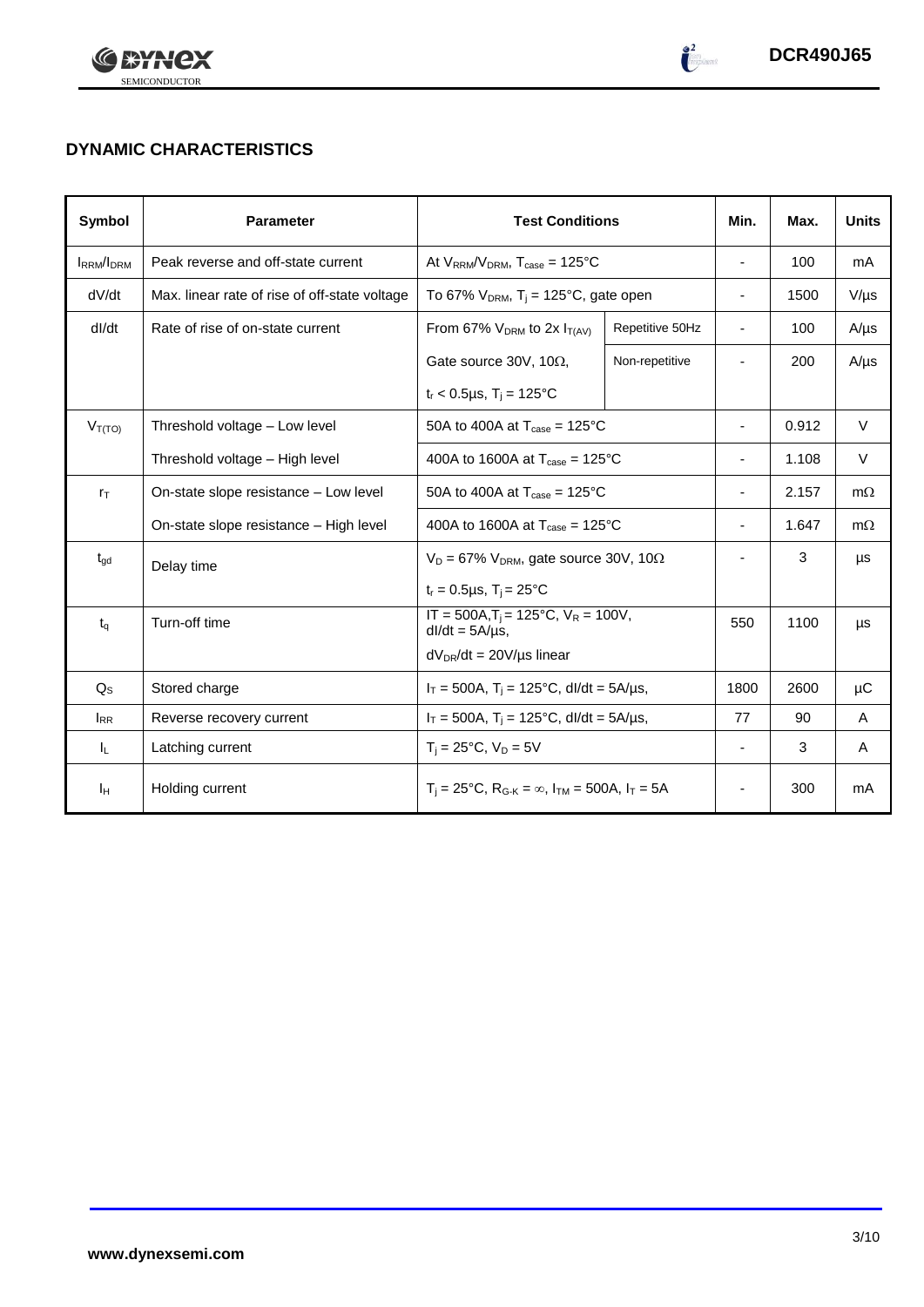

 $\int_{0}^{2}$ 

# **GATE TRIGGER CHARACTERISTICS AND RATINGS**

| Symbol          | <b>Parameter</b>         | <b>Test Conditions</b>                       | Max. | <b>Units</b> |
|-----------------|--------------------------|----------------------------------------------|------|--------------|
| V <sub>GT</sub> | Gate trigger voltage     | $V_{DRM}$ = 5V, $T_{case}$ = 25°C            | 1.5  |              |
| $V_{GD}$        | Gate non-trigger voltage | At 50% $V_{DRM}$ , $T_{case} = 125^{\circ}C$ | 0.4  |              |
| Iст             | Gate trigger current     | $V_{DRM} = 5V$ , $T_{case} = 25^{\circ}C$    | 350  | mA           |
| lgp             | Gate non-trigger current | At 50% $V_{DRM}$ , $T_{case} = 125^{\circ}C$ | 15   | mA           |

### **CURVES**



**Fig.2 Maximum & minimum on-state characteristics**

| <b>V<sub>TM</sub> EQUATION</b>                  | Where $A = 0.542452$ |
|-------------------------------------------------|----------------------|
|                                                 | $B = 0.065613$       |
| $V_{TM} = A + Bln (I_T) + C.I_T + D.\sqrt{I_T}$ | $C = 0.001318$       |
|                                                 | $D = 0.015356$       |
|                                                 |                      |

these values are valid for  $T_i = 125^{\circ}$ C for  $I_T$  50A to 1600A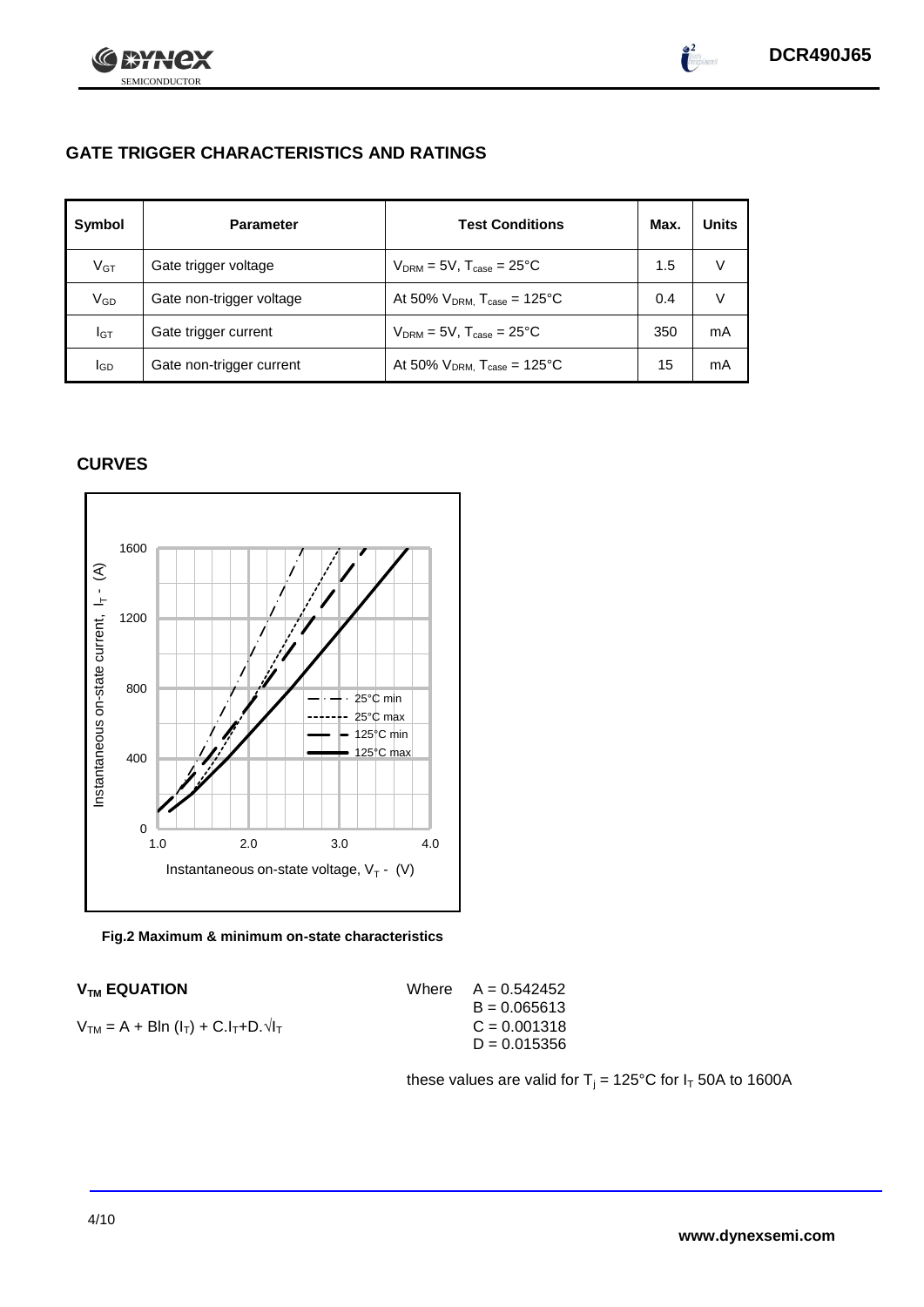



**Fig.5 Maximum permissible heatsink temperature, double side cooled – sine wave**

**Fig.6 On-state power dissipation – rectangular wave**

**DCR490J65**

 $\frac{2}{1}$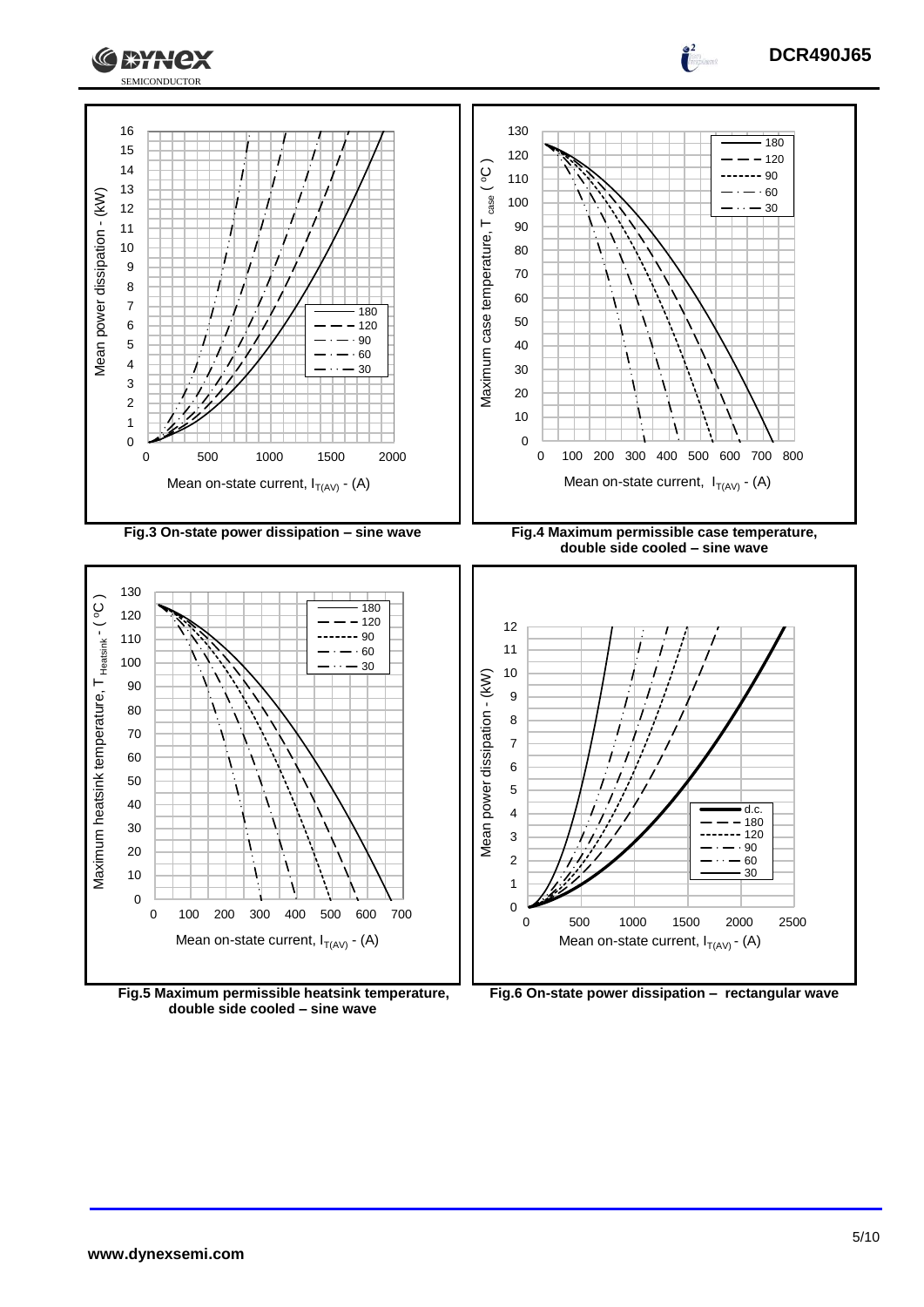



1 2 3 4 Double side cooled  $\frac{R_1(^{\circ}C/kW)}{T_1(s)}$  2.4256 9.3503 10.6963 15.3758<br>0.0087759 0.053099 0.4497246 1.398 0.0087759 0.053099 0.4497246 1.39 Anode side cooled R<sub>i</sub> (°C/kW) 2.8091 9.5576 11.3564 50.6136 Ti (s) 0.0097443 0.0591913 0.4759179 6.5548 Cathode side cooled  $R_i$  (°C/kW) 2.9507 9.4031 11.0771 56.0405 Ti (s) 0.0100391 0.0606056 0.4732916 7.228

$$
Z_{th} = \sum_{i=1}^{i=4} [R_i \times (1 - \exp(-T/T_i))]
$$

 $\Delta R_{th(j-c)}$  Conduction

Tables show the increments of thermal resistance  $R_{th(j-c)}$  when the device operates at conduction angles other than d.c.

|     | Double side cooling |                           |       |  |                  | Anode Side Cooling        |       | Cathode Sided Cooling |       |                           |  |
|-----|---------------------|---------------------------|-------|--|------------------|---------------------------|-------|-----------------------|-------|---------------------------|--|
| ___ |                     | $\Delta Z_{\text{th}}(z)$ |       |  |                  | $\Delta Z_{\text{th}}(z)$ |       |                       |       | $\Delta Z_{\text{th}}(z)$ |  |
|     | $\theta^{\circ}$    | sine.                     | rect. |  | $\theta^{\circ}$ | sine.                     | rect. | $\theta^{\circ}$      | sine. | rect.                     |  |
|     | 180                 | 4.43                      | 3.01  |  | 180              | 4.39                      | 2.99  | 180                   | 4.37  | 2.98                      |  |
|     | 120                 | 5.13                      | 4.30  |  | 120              | 5.07                      | 4.26  | 120                   | 5.05  | 4.25                      |  |
|     | 90                  | 5.89                      | 5.03  |  | 90               | 5.81                      | 4.97  | 90                    | 5.79  | 4.96                      |  |
|     | 60                  | 6.58                      | 5.81  |  | 60               | 6.48                      | 5.74  | 60                    | 6.45  | 5.72                      |  |
|     | 30                  | 7.12                      | 6.67  |  | 30               | 7.00                      | 6.57  | 30                    | 6.97  | 6.54                      |  |
| 100 | 15                  | 7.36                      | 7.13  |  | 15               | 7.24                      | 7.01  | 15                    | 7.20  | 6.98                      |  |
|     |                     |                           |       |  |                  |                           |       |                       |       |                           |  |
|     |                     |                           |       |  |                  |                           |       |                       |       |                           |  |
|     |                     |                           |       |  |                  |                           |       |                       |       |                           |  |

**Fig.9 Maximum (limit) transient thermal impedance – junction to case (°C/kW)**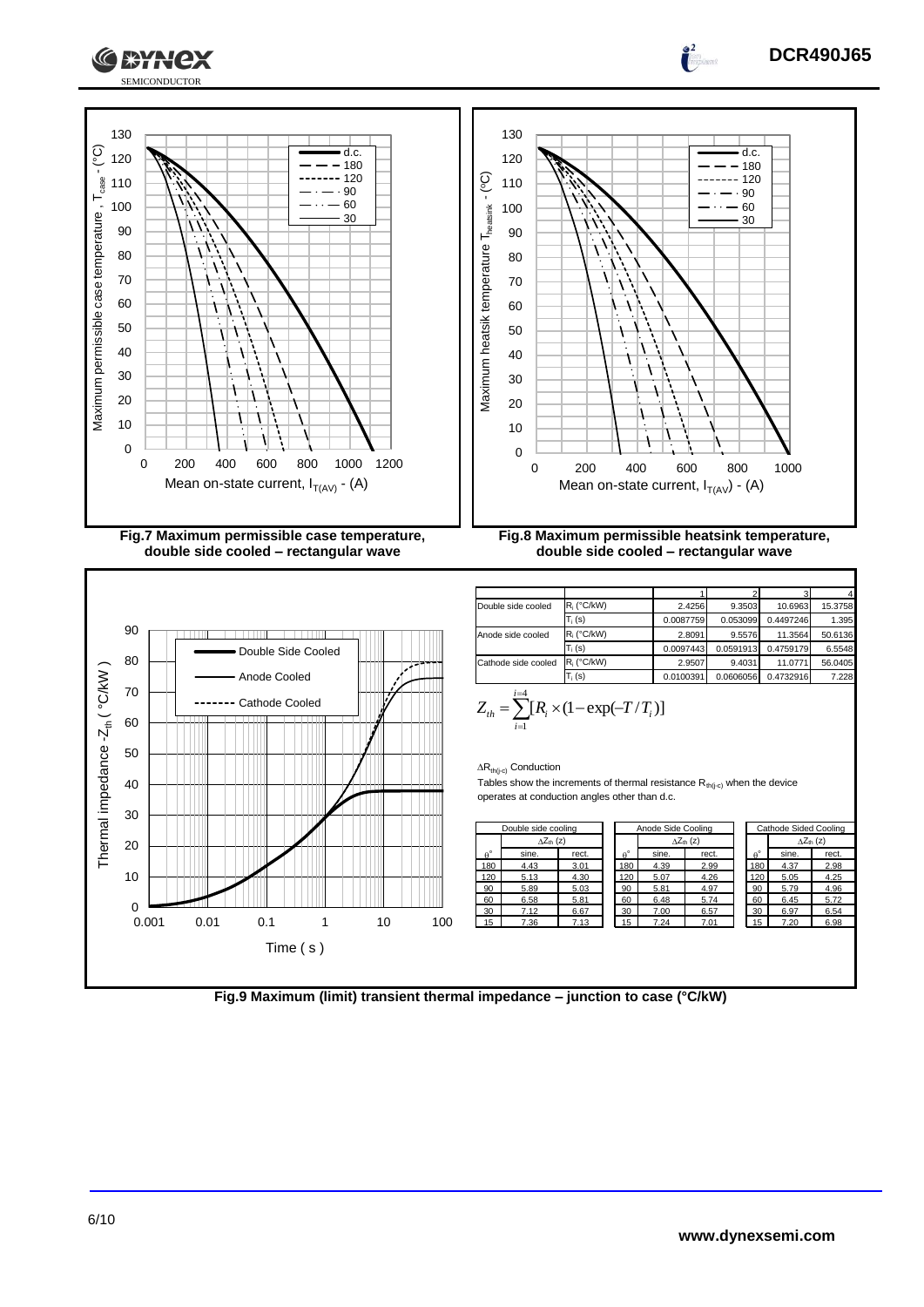



 $\frac{2}{1}$ 

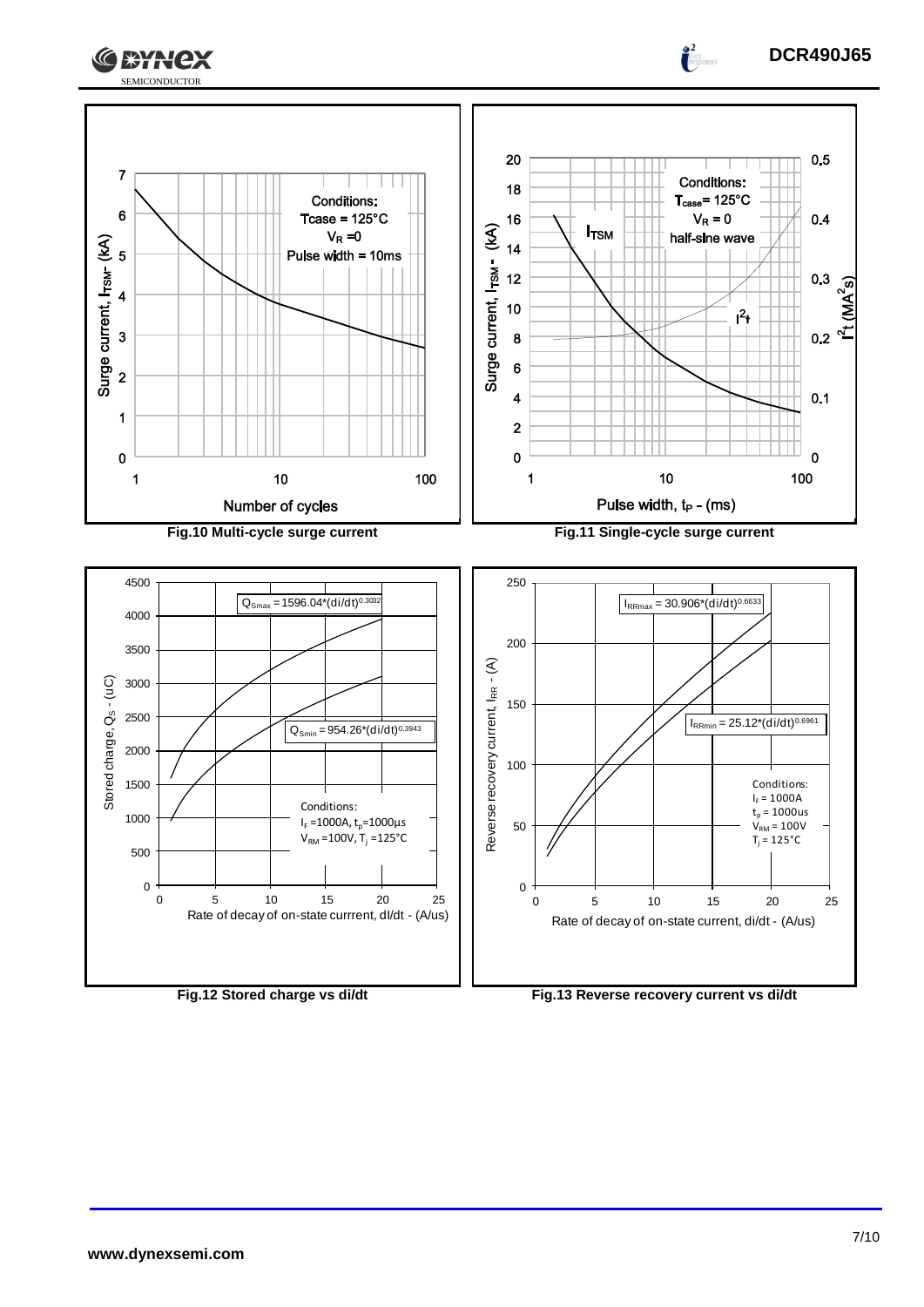



## **Fig. 15 Gate characteristics**



 $\frac{1}{2}$ 



SEMICONDUCTOR

**CEYNEX** 

10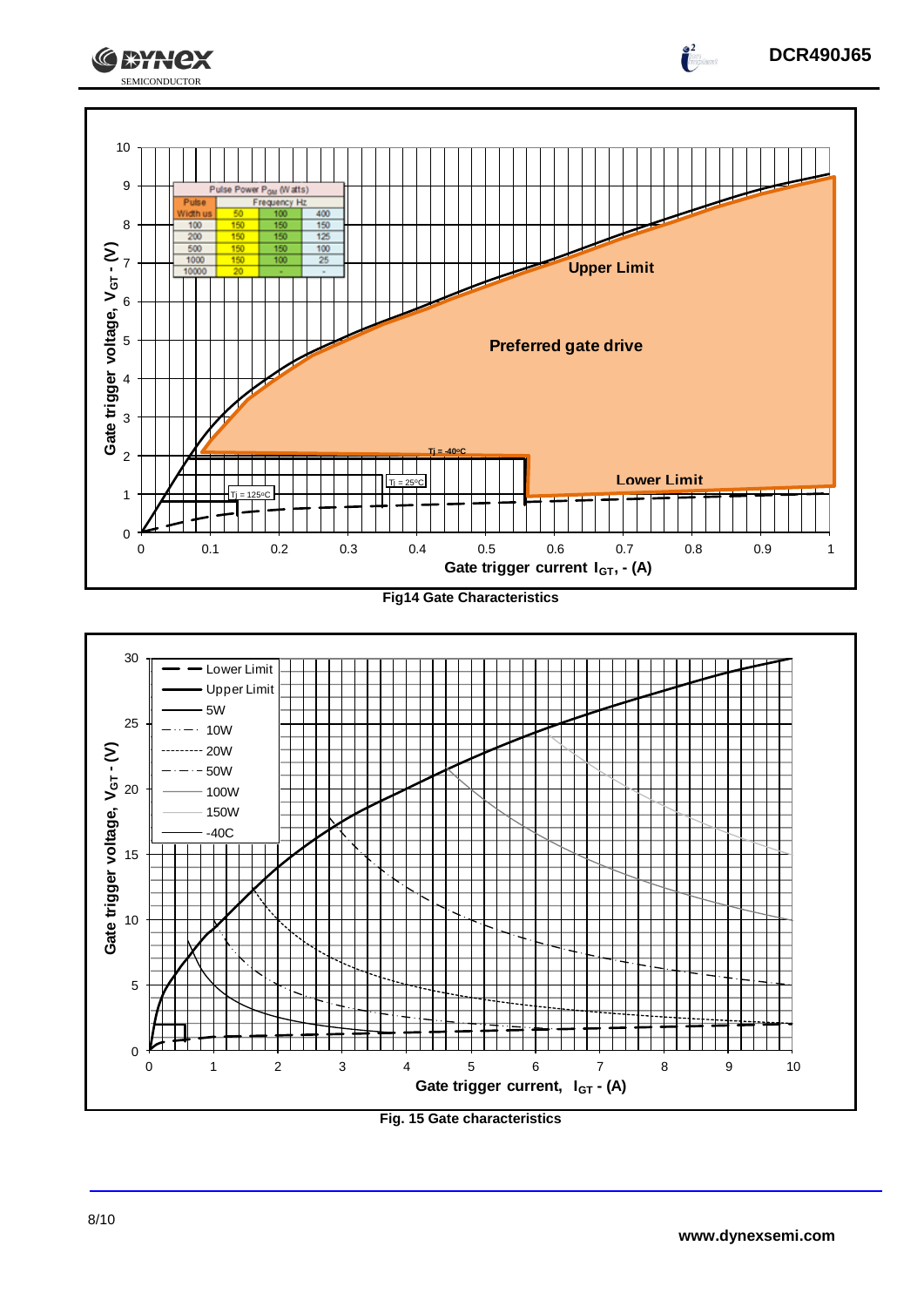

 $\frac{1}{2}$ 

### **PACKAGE DETAILS**

For further package information, please contact Customer Services. All dimensions in mm, unless stated otherwise. DO NOT SCALE.



**Fig.16 Package outline**